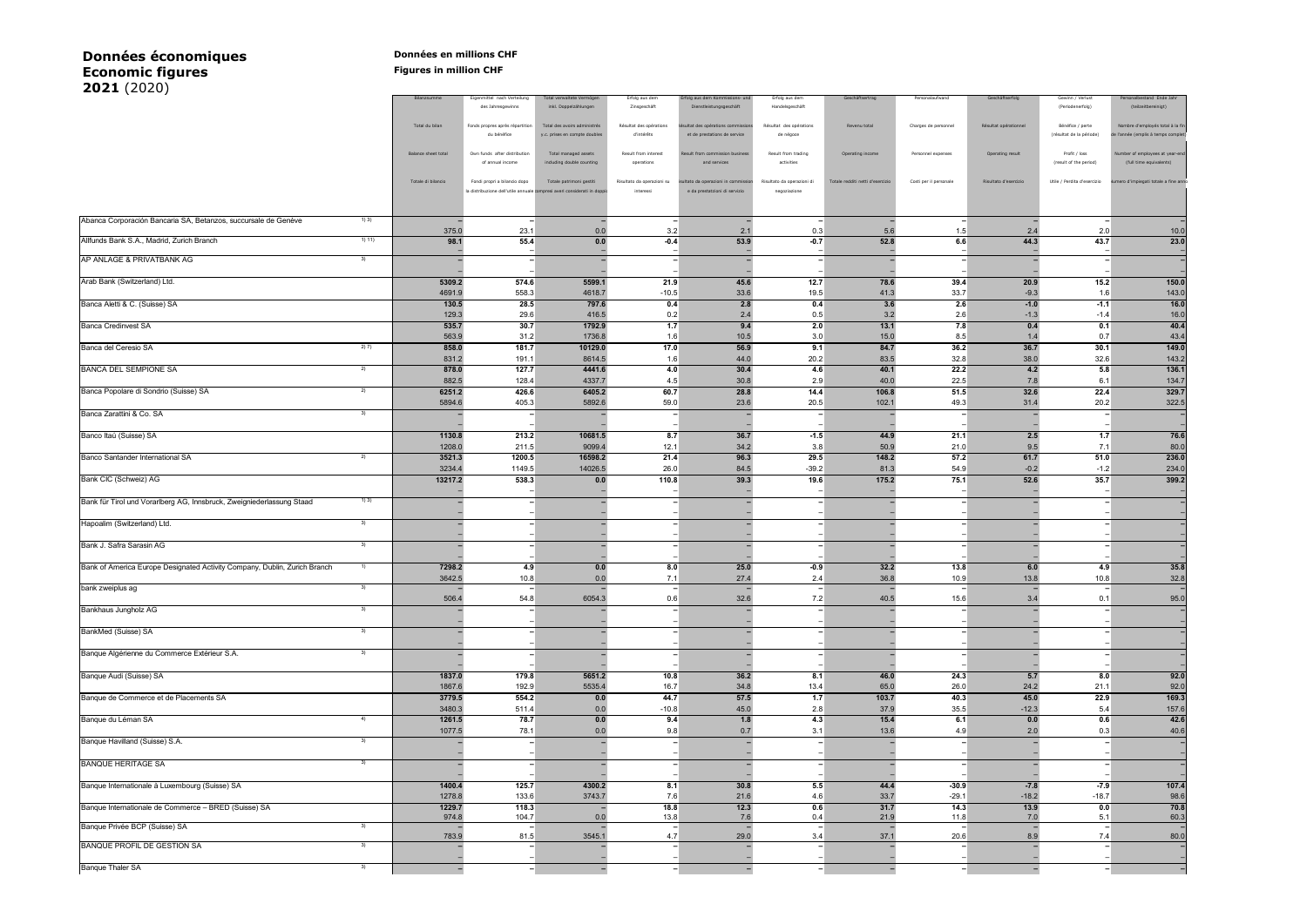| <b>Bantleon Bank AG</b><br>2)                                                                       | 194.8<br>206.7    | 187.4<br>200.0   | 5181.8<br>5148.     | 0.0<br>6.2   | 12.4<br>11.2   | 4.4<br>$-3.9$  | 5.1<br>76.5    | 10.0<br>10.7   | $-10.4$<br>60.0   | $-10.4$<br>59.8   | 40.5<br>42.5   |
|-----------------------------------------------------------------------------------------------------|-------------------|------------------|---------------------|--------------|----------------|----------------|----------------|----------------|-------------------|-------------------|----------------|
| BBVA (Suiza) SA<br>3)                                                                               | 1138.9            | 131.8            | 5218.7              | 10.1         | 35.1           | 1.7            | 47.0           | 22.5           | 12.9              | 9.9               | 113.0          |
| <b>BERGOS AG</b><br>3) 10)                                                                          |                   |                  |                     |              |                |                |                |                |                   |                   |                |
| <b>BANQUE BANORIENT (SUISSE) SA.</b><br>3)9)                                                        |                   |                  |                     |              |                |                |                |                |                   |                   |                |
| <b>BNP Paribas (Suisse) SA</b><br>3)                                                                |                   |                  |                     |              |                |                |                |                |                   |                   |                |
| BNP PARIBAS SECURITIES SERVICES, Paris, succursale de Zurich<br>1)3)                                |                   |                  |                     |              |                |                |                |                |                   |                   |                |
| CA Indosuez (Switzerland) SA<br>3)                                                                  |                   |                  |                     |              |                |                |                |                |                   |                   |                |
| CACEIS Bank, Paris, succursale de Nyon/Suisse<br>1)                                                 | 16063.6<br>477.4  | 1579.3<br>0.0    | 39310.9<br>0.0      | 76.5<br>0.6  | 186.6<br>4.6   | 57.0<br>0.1    | 333.9<br>5.7   | 192.6<br>4.7   | $-21.6$<br>$-1.0$ | $-19.8$<br>$-1.2$ | 929.8<br>23.7  |
|                                                                                                     | 614.0             | 0.0              | 0 <sub>0</sub>      | 0.6          |                | 0.1            | 5.3            | 4.7            | $-1.4$            | $-0.9^{\circ}$    | 23.6           |
| China Construction Bank Corporation, Beijing, Swiss Branch Zurich<br>1) 3)                          |                   |                  |                     |              |                |                |                |                |                   |                   |                |
| <b>CIM BANQUE SA</b>                                                                                | 1676.7<br>1596.7  | 87.0<br>84.1     | 2241.0<br>2146.5    | 7.6<br>7.4   | 35.2<br>43.4   | 11.0<br>22.0   | 53.9<br>73.1   | 34.3<br>38.9   | 7.5<br>21.4       | 6.0<br>18.1       | 154.6<br>167.2 |
| Citibank (Switzerland) AG<br>-3)                                                                    |                   |                  |                     |              |                |                |                |                |                   |                   |                |
| Citibank N. A., Sioux Falls, Zurich Branch<br>1)3)                                                  |                   |                  |                     |              |                |                |                |                |                   |                   |                |
| Credit Europe Bank (Suisse) SA<br>3)                                                                |                   |                  |                     |              |                |                |                |                |                   |                   |                |
| Deutsche Bank (Suisse) SA                                                                           | 423.0<br>9936.9   | 112.4<br>583.7   | $\Omega$<br>24644.7 | 10.4<br>47.3 | 5.5<br>140.9   | 0.8<br>10.7    | 16.7<br>259.8  | 9.3<br>138.6   | 2.7<br>2.8        | 19<br>$-0.4$      | 46.4<br>451.7  |
| DZ Privatbank (Schweiz) AG                                                                          | 8832.9<br>955.2   | 583.7<br>200.4   | 21422.5<br>5644.7   | 37.3<br>0.6  | 203.8<br>25.9  | 9.4<br>7.5     | 251.5<br>34.0  | 132.6<br>18.4  | 1.0<br>4.3        | $-0.9$<br>22.4    | 450.5<br>98.0  |
|                                                                                                     | 896.7             | 178.0            | 5110.1              | 0.4          | 22.1           | 4.6            | 28.0           | 17.7           | $-3.4$            | 0.8               | 103.0          |
| <b>EFG Bank AG</b><br>3)                                                                            |                   |                  |                     |              |                |                |                |                |                   |                   |                |
| F. van Lanschot Bankiers (Schweiz) AG<br>4)                                                         | 628.5<br>632.5    | 25.1<br>23.4     | 2642.0<br>1878.5    | 4.3<br>3.4   | 8.1<br>6.4     | 0.7<br>0.7     | 14.7<br>11.3   | 8.5<br>7.4     | 2.2<br>0.4        | 1.7<br>0.3        | 33.6<br>34.5   |
| FAB Private Bank (Suisse) SA                                                                        | 1200.1            | 101.6            | 2709.5              | 9.2          | 13.7           | 2.6            | 25.9           | 12.5           | 3.8               | 2.9               | 46.0           |
| Falcon Private Bank Ltd.<br>$\mathcal{A}$                                                           |                   |                  |                     |              |                |                |                |                |                   |                   |                |
| Frankfurter Bankgesellschaft (Schweiz) AG<br>2)                                                     | 1601.4            | 114.2            | 16647.6             | 5.1          | 80.0           | 9.0            | 95.0           | 55.1           | 14.3              | 11.5              | 289.0          |
| Goldman Sachs Bank AG                                                                               | 2077.8            | 385.9            | 20483.4             | 2.5          | 85.8           | 0.0            | 90.5           | 50.1           | 24.0              | 19.1              | 133.0          |
| Habib Bank AG Zürich                                                                                | 1402.0<br>4850.7  | 401.9<br>985.2   | 16464.9<br>0.0      | 0.3<br>76.9  | 71.1<br>36.3   | $-0.3$<br>24.8 | 73.1<br>161.9  | 36.8<br>61.6   | 23.2<br>57.1      | 18.0<br>36.5      | 100.0<br>645.0 |
| Habibsons Bank Limited, London, Zweigniederlassung Zürich<br>1)3)                                   | 4678.9            | 951.3            | 0.0                 | 82.8         | 30.6           | $-31.8$        | 107.6          | 63.1           | $-1.7$            | $-11.7$           | 546.0          |
| Hinduja Banque (Suisse) SA<br>3)                                                                    |                   |                  |                     |              |                |                |                |                |                   |                   |                |
| HSBC Bank plc, London, Zweigniederlassung Zürich<br>$\left( \begin{array}{c} 1 \end{array} \right)$ | 2929.3            | 42.9             | 0.0                 | 8.0          | 9.4            | 4.6            | 22.5           | $-9.0$         | 8.8               | 7.0               | 33.0           |
| HSBC Private Bank (Suisse) SA<br>3 <sup>)</sup>                                                     | 1377.2            | 35.9             | 0.0                 | $-1.8$       | 9.9            | 4.2            | 12.7           | $-10.4$        | $-3.1$            | $-1.8$            | 37.0           |
| Hypo Vorarlberg Bank AG, Bregenz, Zweigniederlassung St. Gallen<br>1)3)                             |                   |                  |                     |              |                |                |                |                |                   |                   |                |
| IG Bank S.A.<br>6)                                                                                  | 138.9             | 24.9             | 0.0                 | $-0.5$       | $-0.1$         | 0.0            | 12.3           | $-5.3$         | 1.0               | 0.8               | 19.8           |
| Industrial and Commercial Bank of China Limited, Peking, Zweigniederlassung Zürich 1) 3)            | 115.5             | 24.1             | 0.0                 | $-0.9$       | $-0.7$         | 0.0            | 11.7           | $-5.2$         |                   | 0.9               | 19.5           |
| ING Bank N.V., Amsterdam, succursale de Lancy/Genève<br>1) 2)                                       | 12502.6           | 1330.7           | 0.0                 | 139.8        | 119.0          | 4.4            | 265.2          | 60.5           | 165.4             | 266.6             | 268.4          |
|                                                                                                     | 9917.6            | 1614.1           | 00                  | 109.7        | 88.6           | 4.3            | 202.5          | 59.0           | 102.5             | 230.5             | 253.0          |
| Intesa Sanpaolo Private Bank (Suisse) Morval SA<br>3)                                               |                   |                  |                     |              |                |                |                |                |                   |                   |                |
| Investec Bank (Switzerland) AG<br>5)                                                                | 407.0<br>317.1    | 55.0<br>56.8     | 2134.7<br>1727.8    | 4.2<br>4.7   | 6.8<br>6.2     | 1.2<br>0.9     | $12.2$<br>11.8 | 8.6<br>8.9     | $-1.7$<br>$-2.8$  | $-1.8$<br>$-2.6$  | 39.5<br>39.4   |
| J.P. Morgan (Suisse) SA                                                                             | 10649.1<br>9191.6 | 1057.9<br>1038.0 | 168644.4<br>34843.8 | 80.0<br>80.6 | 150.8<br>136.4 | 4.2<br>8.8     | 394.8<br>398.5 | 197.1<br>197.5 | 27.0<br>27.9      | 19.9 <br>20.5     | 847.0<br>839.0 |
| J. P. Morgan Securities plc, London, Zweigniederlassung Zürich<br>1)3)                              | 25.0              | 0.0              | 0.0                 | 0.0          | 33.5           | 0.0            | 44.0           | 16.1           | 19.4              | 14.5              | 30.0           |
| JPMorgan Chase Bank, National Association, Columbus, Zurich Branch<br>1) 3)                         | 8519.4            | 0.0              | 0.0                 | 1.5          |                | 0.2            | 13.0           | 2.5            | 2.6               | 2.6               | 12.0           |
| LGT Bank (Schweiz) AG<br>3)                                                                         |                   |                  |                     |              |                |                |                |                |                   |                   |                |
| Mizuho Bank (Switzerland) Ltd.<br>3)                                                                |                   |                  |                     |              |                |                |                |                |                   |                   |                |
| Mercantil Bank (Schweiz) AG                                                                         | 183.0             | 33.6             | 655.5               | 3.2          | 5.3            | 0.7            | 9.2            | 5.0            | 0.5               | 0.4               | 21.9           |
| NBK Banque Privée (Suisse) SA<br>3)                                                                 | 152.6             | 33.2             | 578.2               | 2.9          | 4.5            | 1.1            | 8.5            | 5.1            | $-0.2$            | $-0.3$            | 23.4           |